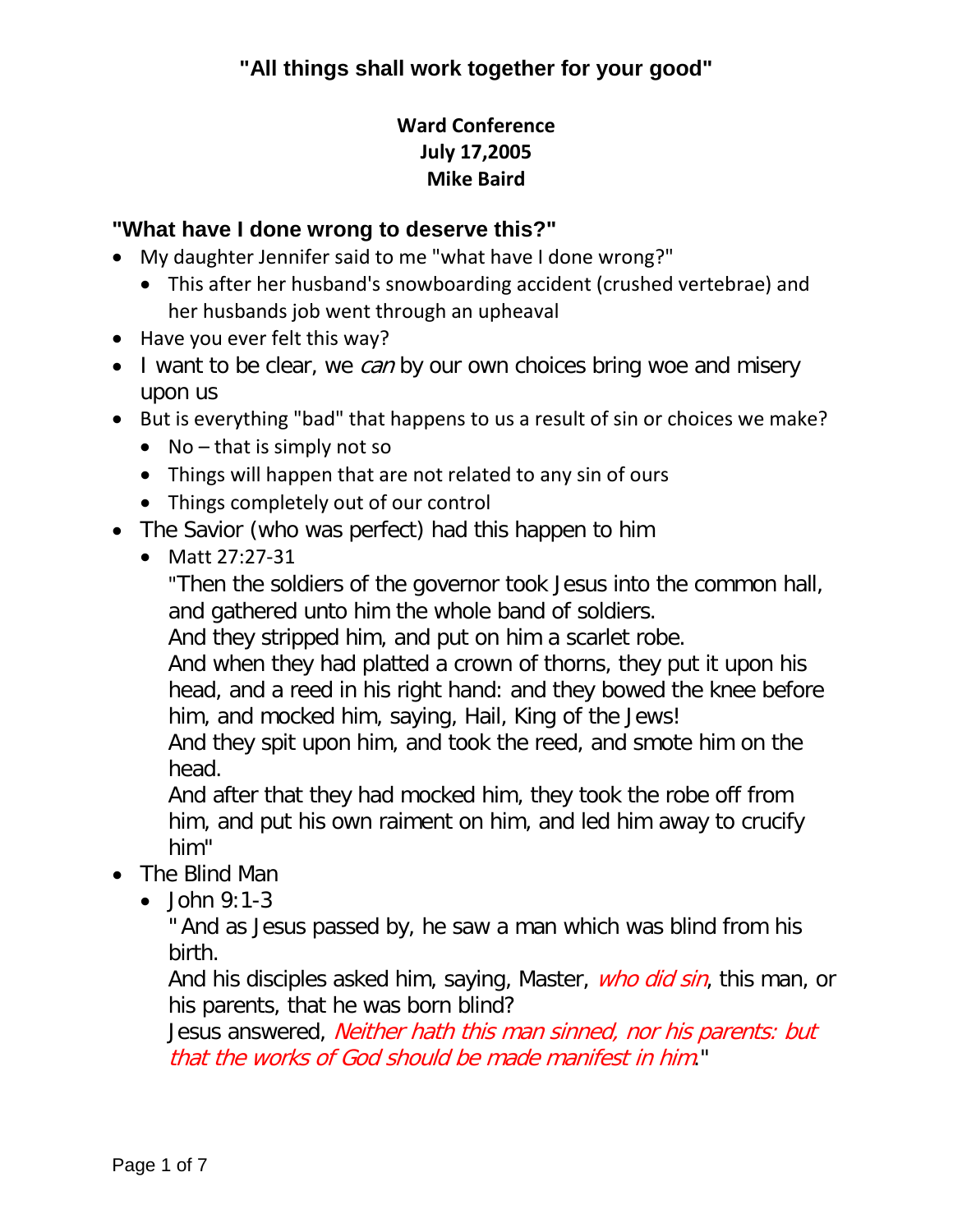- Joseph Smith
	- Suffered much affliction
- Jacob
	- 2 Nephi 2:1-2

" And now, Jacob, I speak unto you: Thou art my first-born in the days of my tribulation in the wilderness. And behold, in thy childhood thou hast suffered afflictions and much sorrow, because of the rudeness of thy brethren."

• It is very clear to me from these scriptures and from my own personal experience that many things happen to us that are not a result of sin

# **"All things shall work together for your good"**

- Therefore we can and should expect that there will be things in our life happen that are not a result of sin or our choices and even in spite of our prayers otherwise
	- Tragedy
	- Loved ones who stray
	- Financial setbacks
- A questions for you and I then become:
	- "How can or should I then "deal" with these things"
	- "Why even might they happen to me?"
- Let me speak of one aspect
- D&C 90:23

"Search diligently, pray always, and be believing, and *all things shall* work together for your good, if ye walk uprightly and remember the covenant wherewith ye have covenanted one with another"

- "The Current Bush" (Apostle Hugh B Brown, January 1973 New Era)
	- See pages at the end of this talk for "The Current Bush"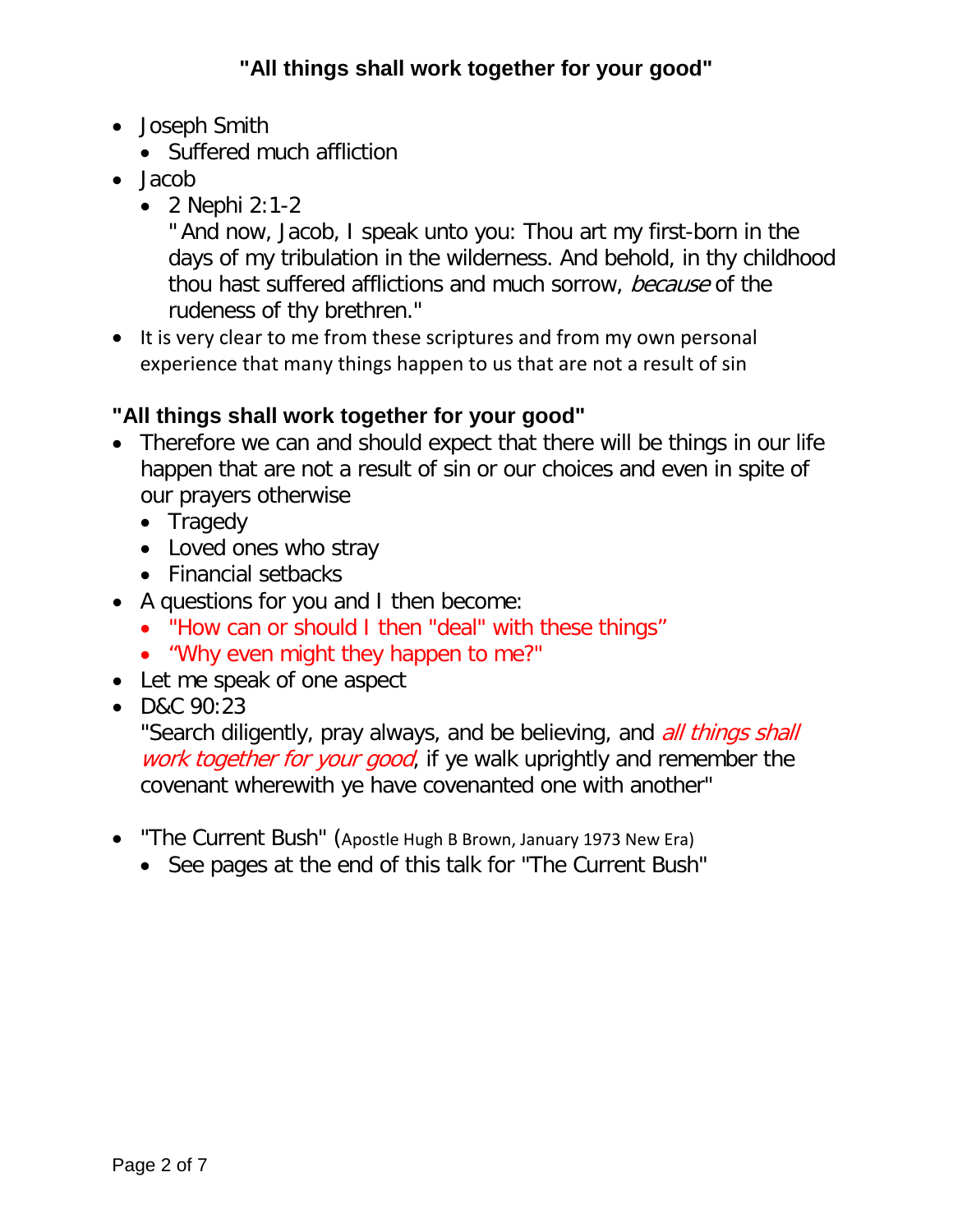What did the Gardener do or say for those people we read about earlier?

- Blind Man
	- $\bullet$  John 9:6-7

"When he had thus spoken, he spat on the ground, and made clay of the spittle, and he anointed the eyes of the blind man with the clay, And said unto him, Go, wash in the pool of Siloam, (which is by interpretation, Sent.) He went his way therefore, and washed, and came seeing."

- We too may be literally healed
- We may also be healed in such a way that metaphorically speaking we can "see" where we couldn't before
- Jacob
	- $\bullet$  2 Nephi 2:2

"Nevertheless, Jacob, my first-born in the wilderness, thou knowest the greatness of God; and he shall consecrate thine afflictions for thy gain"

- We can see that this did indeed happen to Jacob
	- He saw his Redeemer (2 Nephi 11:3)
	- 2 Nephi 9
		- Jacob teaches in this chapter clearly and beautifully about Christ the Redeemer and the need for an infinite atonement
- Our afflictions may be consecrated for our gain and we grow and change from them
- Joseph Smith
	- D&C 121:7-8

"My son, peace be unto thy soul; thine adversity and thine afflictions shall be but a small moment;

And then, if thou endure it well, God shall exalt thee on high"

- We too can find peace amid our afflictions
- The Savior
	- Hebrews 5:8

"Though he were a Son, yet learned he obedience by the things which he suffered;"

• We too can learn from the things which we suffer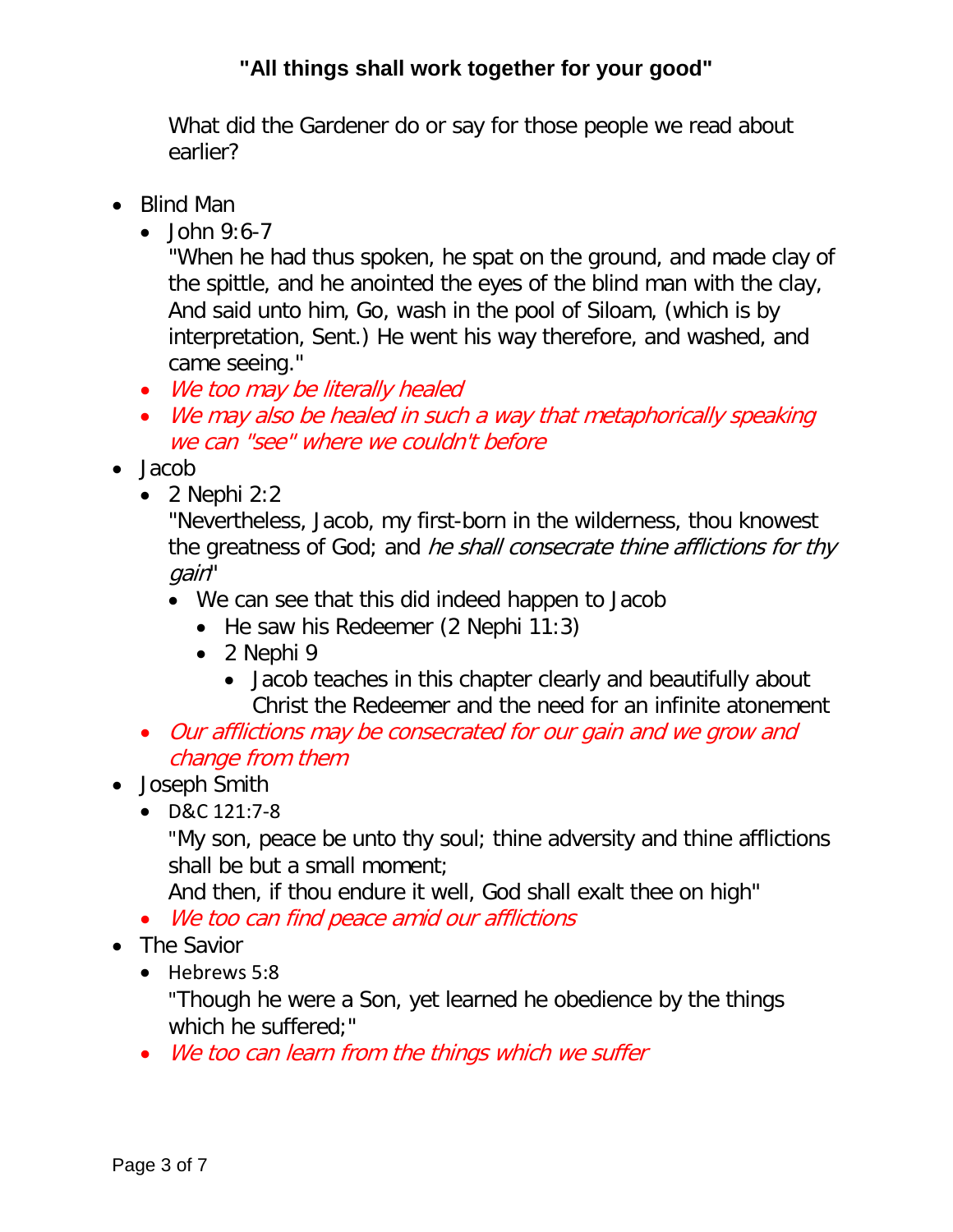#### **What can we do so that "All things will work together for our good?"**

• D&C 90:24

"Search diligently, pray always, and be believing, and *all things shall* work together for your good, if ye walk uprightly and remember the covenant wherewith ye have covenanted one with another"

- Expound on the verse
	- Note what it doesn't say:
		- "work together the way I want them to"
		- "work together so that it is easy to do"
		- "work together so that it is fun"
- Keep the covenants we have made
- Act in faith and not in our fears
	- When we let our faith guide us and not our fears we can have hope
- How do we "endure it well"?
	- To me enduring it well or enduring to the end is simply keeping our covenants day by day

#### **"I am the Gardener Here"**

- What then? Do as described in D&C 90:24
- Who? Recognize and thank the Gardener in our lives
- How does it work? Through the *Atonement*
	- *God so loved the world he gave his only begotten son*
	- Through the Atonement we can find peace (Matt 11:28-30)
	- We can have hope
	- The atonement will exchange *"Beauty for Ashes"* (Isaiah 61:1-3)
	- Consecrate our afflictions for our gain (D&C 121:7-8)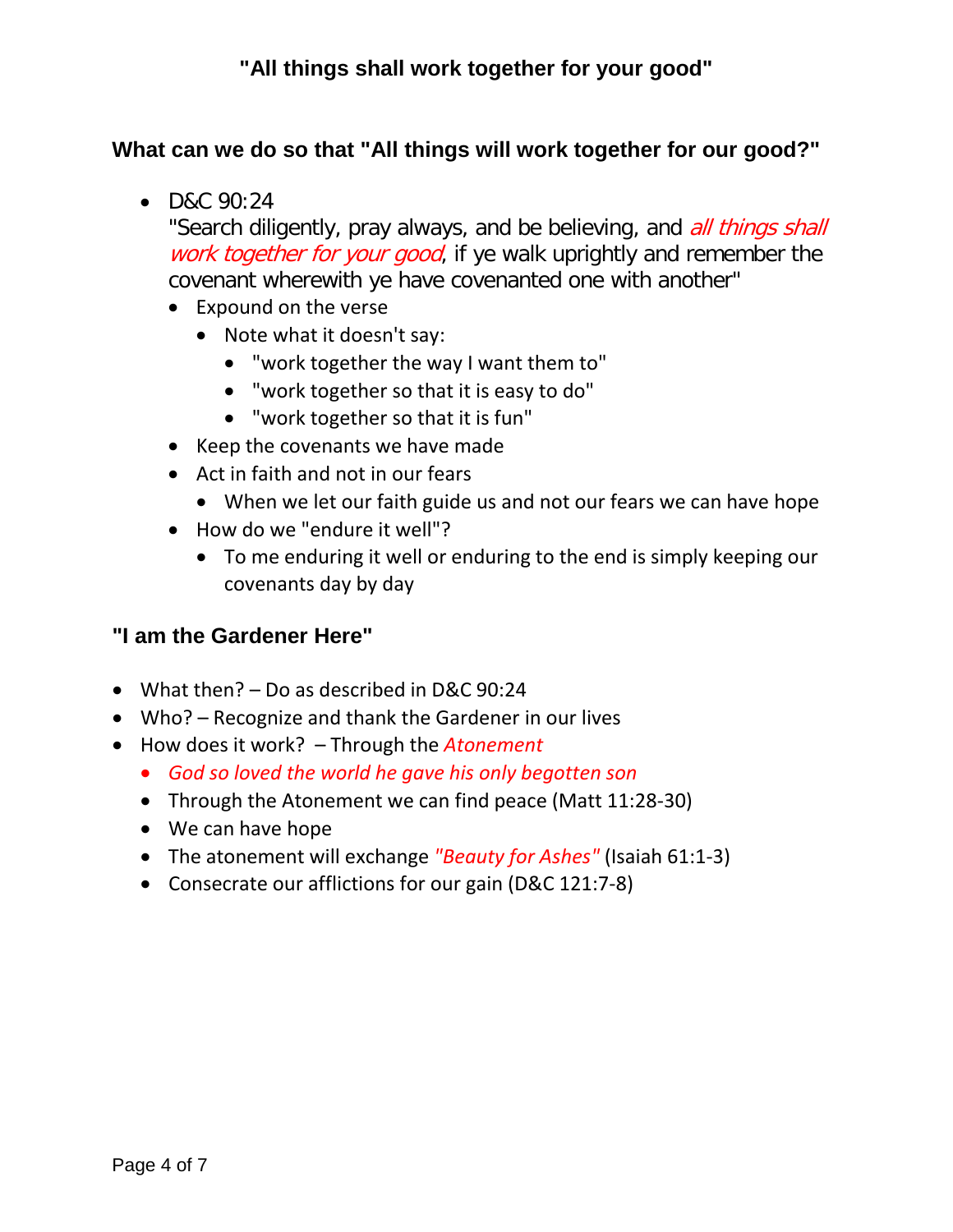The Currant Bush by Elder Hugh B. Brown (1883-1975)

Previously published in the January 1973 New Era. Hugh B. Brown, "The Currant Bush," New Era, Apr. 2001, 12 You sometimes wonder whether the Lord really knows what He ought to do with you. You sometimes wonder if you know better than He does about what you ought to do and ought to become. I am wondering if I may tell you a story. It has to do with an incident in my life when God showed me that He knew best.

I was living up in Canada. I had purchased a farm. It was run-down. I went out one morning and saw a currant bush. It had grown up over six feet high. It was going all to wood. There were no blossoms and no currants. I was raised on a fruit farm in Salt Lake before we went to Canada, and I knew what ought to happen to that currant bush. So I got some pruning shears and clipped it back until there was nothing left but stumps. It was just coming daylight, and I thought I saw on top of each of these little stumps what appeared to be a tear, and I thought the currant bush was crying. I was kind of simpleminded (and I haven't entirely gotten over it), and I looked at it and smiled and said, "What are you crying about?" You know, I thought I heard that currant bush say this:

"How could you do this to me? I was making such wonderful growth. I was almost as big as the shade tree and the fruit tree that are inside the fence, and now you have cut me down. Every plant in the garden will look down on me because I didn't make what I should have made. How could you do this to me? I thought you were the gardener here."

That's what I thought I heard the currant bush say, and I thought it so much that I answered. I said, "Look, little currant bush, I am the gardener here, and I know what I want you to be. I didn't intend you to be a fruit tree or a shade tree. I want you to be a currant bush, and someday, little currant bush, when you are laden with fruit, you are going to say, 'Thank you, Mr. Gardener, for loving me enough to cut me down. Thank you, Mr. Gardener.' "

Years passed, and I found myself in England. I was in command of a cavalry unit in the Canadian Army. I held the rank of field officer in the British Canadian Army. I was proud of my position. And there was an opportunity for me to become a general. I had taken all the examinations. I had the seniority. The one man between me and the office of general in the British Army became a casualty, and I received a telegram from London. It said: "Be in my office tomorrow morning at 10:00," signed by General Turner.

I went up to London. I walked smartly into the office of the general, and I saluted him smartly, and he gave me the same kind of a salute a senior officer usually gives—a sort of "Get out of the way, worm!" He said, "Sit down, Brown." Then he said, "I'm sorry I cannot make the appointment. You are entitled to it. You have passed all the examinations. You have the seniority. You've been a good officer, but I can't make the appointment. You are to return to